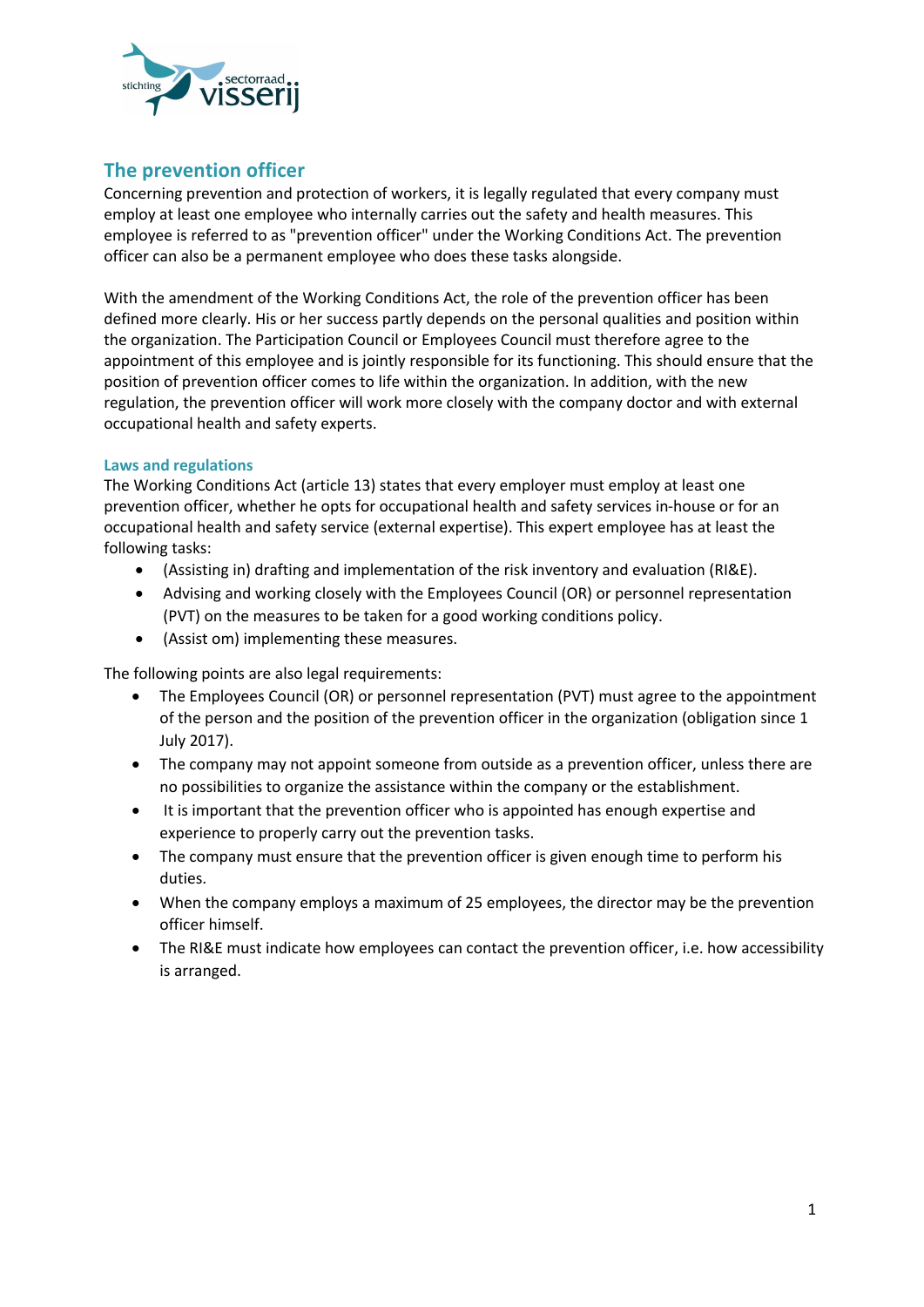

#### **Appointing the prevention officer(s)**

First, the employer must check whether the assistance can be organized entirely internally. The activities of the expert employee(s) are about supporting the employer in complying with the regulations. If it turns out that there are insufficient options for this, internal and external support may be combined, for example by engaging external core experts. If a combination is also not possible, the employer may have the expert assistance carried out in its entirety by externally certified experts. In any case, there is always an obligation to employ at least one prevention officer.

With the recent amendment of the Working Conditions Act in July 2017, the appointment of the prevention officer also requires the approval of the Employees Council (OR) or personnel representation (PVT). Previously, it was not always clear exactly which tasks the prevention officer performed within the company. The employer must now clearly describe this, substantiate which personal competences are required and request approval from the Employees Council.

### **Tasks and role of the prevention officer**

In order to comply with the legal obligations of the prevention officer, the following organizing or executive function tasks can be fulfilled:

- Adviser to management in developing policy in the field of working conditions, for example due to changes in laws and regulations.
- Assistant in drawing up the RI&E and progress monitor in the implementation of the established policy and the measures arising from the RI&E and the action plan.
- Point of contact for or intermediary between the own organization and external experts.
- Health & Safety advisor to the Employee Council or personnel representation or interested employees.
- Coordinator of activities related to working conditions policy.
- Central reporting point for accidents, near-accidents and unsafe situations.
- Source of information by keeping and distributing relevant working conditions information; source of information in the field of working conditions; applicant and manager of permits or exemptions, for example in the field of the Working Hours Act.
- Contact person for the Human Environment and Transport Inspectorate (ILT).

#### **Expertise of the prevention officer**

There is no compulsory training for the prevention officer. In many construction companies, a trained operational safety expert is appointed as a prevention officer, but MVK or HVK (levels of safety expert education) is also possible.

In general, the following factors determine the expertise requirements:

- The operating conditions and the organization of work.
- The number of employees and the structure and complexity of the organization.
- The nature and extent of the risks in the company.
- The degree of occupational health and absenteeism control.
- The presence of (other) occupational health and safety expertise in the company.
- The laws and regulations that apply to the company.
- The company's ambitions to improve working conditions.